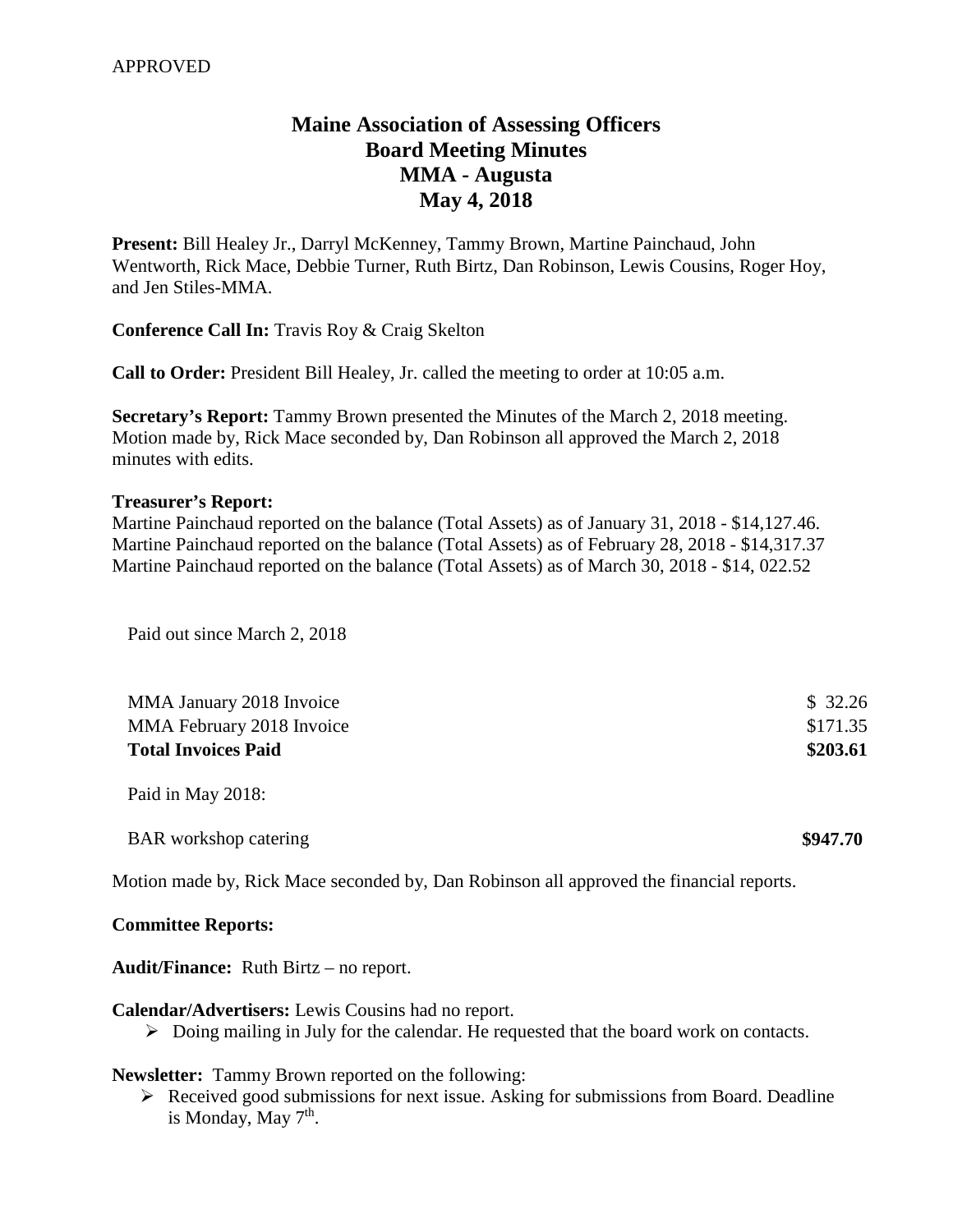**Ethics:** Travis Roy and Craig Skelton reported on the following:

- $\triangleright$  Changes to ethics in By-Laws Travis agrees with Craig's suggested changes.
- $\triangleright$  Discussing #5: what is considered acceptable felons. Discussing level of felon needed to not be renewed. Rick Mace agrees with those that are not a direct conflict. Dan Robinson would like to reference that it would be determined by the Board or Executive Committee. Craig Skelton will change the wording, and he indicated it will need to be mailed to the membership before voted on and then made final.

Motion made by Rick Mace to accept changes to ethics, seconded by Dan Robinson, all approved the ethics changes.

**Legislative:** Darryl McKenney reported on the following:

 $\triangleright$  Legislative adjourned last Wednesday they discussed 706 changes. Not sure where poverty abatement ended.

**Membership:** Roger Hoy reported on the following:

- $\geq 251$  members & 28 unpaid as of May 4, 2018.
- $\triangleright$  Roger Hoy tries to get new membership at summer schools.
- $\triangleright$  Roger Hoy contacts unpaid members personally to see if they would like to renew or if we cancel them.
- $\triangleright$  Jen Stiles reported on what has been received for membership from CMA invites and from invoicing unpaid 2017 members and 2018.
- $\triangleright$  Roger Hoy reported that last year at the Summer School, a lot commented that they couldn't sign up as a member as they did not have their CMA. It was discussed to remind people that we do have a Student Membership.
- Debbie Turner suggested that Roger Hoy speak on membership at the MAAO Fall Conference. Darryl McKenney suggested a membership announcement also be made at the property tax school. Travis Roy suggested inviting new CMA's which is what MMA already does.

**Awards & Scholarship:** Rick Mace – nothing to report.

**Technology Report:** Dan Robinson will report when he reports on website.

**Executive Board:** Ruth Birtz – nothing to report.

**Education:** Bill Healey reported on the following:

- Recently completed Northern Maine Spring Workshop and Board of Assessment Review Workshop.
- Lewis Cousins reported Northern Maine Spring Workshop. He indicated it went well except for speaker being ill. Almost filled room. Darryl reported that the BAR workshop was well attended.
- Fall Conference: Travis Roy will do a presentation. Berstein & Shur will do a presentation. Discussion on doing a E911 & solar panel presentation.

**Conference Committee:** Tammy Brown reported the following: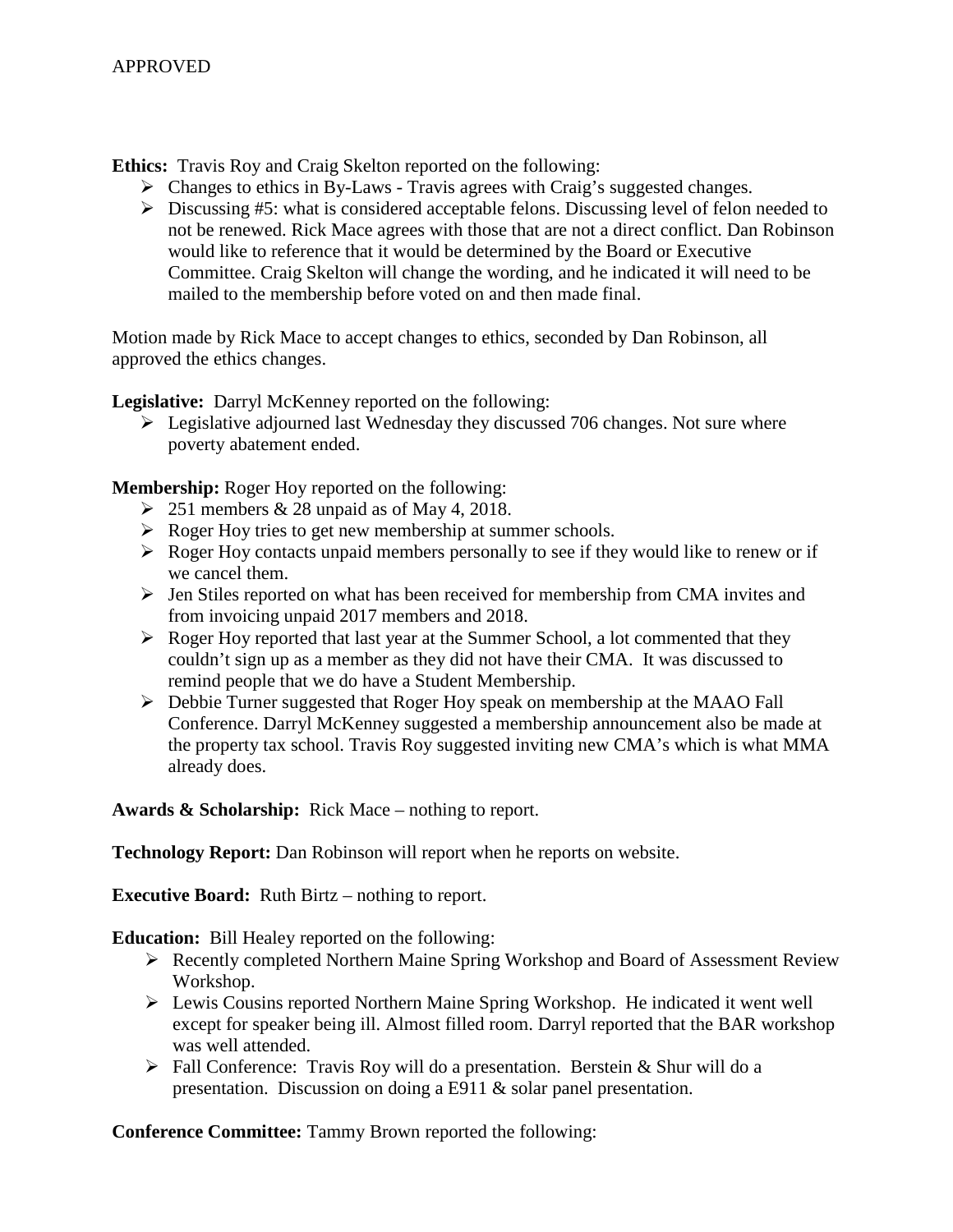- $\triangleright$  Tammy Brown reported on the contracts for 2019 & 2020.
- Contracts were voted on back in December, Joan Kiszely and Tammy Brown negotiated a better price.
- $\triangleright$  Bill Healey signed the new pricing contracts at May 4<sup>th</sup> meeting and MMA needs send to Sebasco.
- $\triangleright$  Will figure out menu after meeting to finalize.
- $\triangleright$  Bill Healey will email Tammy Brown list of speakers and she will work on vendor and attendee packet.
- $\triangleright$  Conference is on schedule.
- $\triangleright$  Bill Healey wants to make sure MAAO offers something that is higher level certification for sessions.
- $\triangleright$  For the MMA Convention Clint from MCIAAO has worked on a banner, and is looking for feedback.

**Historian:** Darryl McKenney reported on the following:

 $\triangleright$  Becky Seel is updating manual and will be retiring. Invited her to meeting to present her with card and flowers.

## **New Business:**

**Website Discussion:** Dan Robinson reported on the following:

- $\triangleright$  No budget for the website so may not be done until next year. Will be \$1,000, \$50 per hour. Would like to add twitter and face book accounts to website, need to create accounts and have them maintained. Dan Robinson indicated he will send examples to everyone. Dan Robinson would like to submit some changes to Ben Thomas by end of this year.
- **Listserv policy:** Tammy Brown sent a draft to everyone to review. Joan Kiszely had supplied examples from MBOIA and MTCMA. Tammy Brown took highlights and drafted what she presented to be discussed for changes/updates. Tammy Brown would like a policy in place as a reminder for members. Rick Mace mentioned updating the formatting of document. Dan Robinson questioned why MRS doesn't contribute to MAAO for the listserv. Dan Robinson thinks a letter should be sent to them. Board all agrees that MRS, Maine Chapter of IAAO and MAAO should have a better connection and communication but the cost will be borne by MAAO.

Motion made by Rick Mace to accept draft presented of listserv policy, seconded by Dan Robinson, all approved listserv policy as amended.

- **Membership dues:** MAAO will be increasing their dues amount for 2019. This was discussed and approved at last meeting.
- **Other:** Tammy Brown has had a few requests for the padfolio's. Wondering if there could be an approval to do them again for Fall Conference or order enough for new Board Members. Doesn't have current price, but has price from 2012 which was \$9.85 a piece for 100 along with setup fee. Rick Mace commented it would be a nice speaker gift. Tammy Brown suggested to maybe order 50 for stock? Tammy will have final inventory numbers on the other fall conference giveaways at annual meeting. Discussion on new